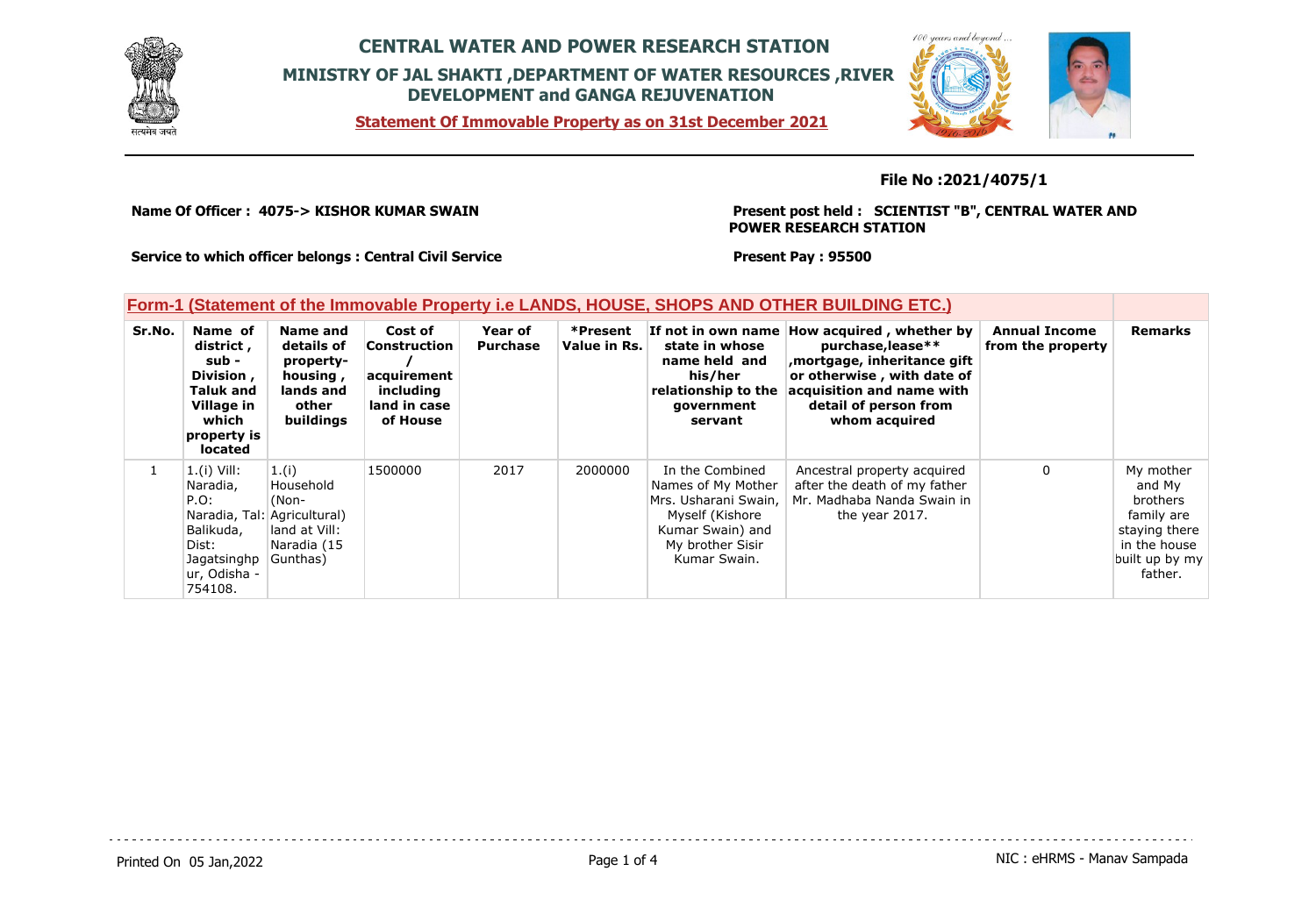



**Statement Of Immovable Property as on 31st December 2021**

|                | Form-1 (Statement of the Immovable Property i.e LANDS, HOUSE, SHOPS AND OTHER BUILDING ETC.)                           |                                                                                                                                                                                                                                                                                                                                                                                                                                                                       |                                                                                        |                                   |                          |                                                                                                                                                                                                                                                                                                                                                                                                                              |                                                                                                                                                                                                                                                                                                        |                                           |                                                                                                                                                                                                                     |  |
|----------------|------------------------------------------------------------------------------------------------------------------------|-----------------------------------------------------------------------------------------------------------------------------------------------------------------------------------------------------------------------------------------------------------------------------------------------------------------------------------------------------------------------------------------------------------------------------------------------------------------------|----------------------------------------------------------------------------------------|-----------------------------------|--------------------------|------------------------------------------------------------------------------------------------------------------------------------------------------------------------------------------------------------------------------------------------------------------------------------------------------------------------------------------------------------------------------------------------------------------------------|--------------------------------------------------------------------------------------------------------------------------------------------------------------------------------------------------------------------------------------------------------------------------------------------------------|-------------------------------------------|---------------------------------------------------------------------------------------------------------------------------------------------------------------------------------------------------------------------|--|
| Sr.No.         | Name of<br>district,<br>sub -<br>Division,<br><b>Taluk and</b><br>Village in<br>which<br>property is<br>located        | <b>Name and</b><br>details of<br>property-<br>housing,<br>lands and<br>other<br>buildings                                                                                                                                                                                                                                                                                                                                                                             | Cost of<br><b>Construction</b><br>acquirement<br>including<br>land in case<br>of House | <b>Year of</b><br><b>Purchase</b> | *Present<br>Value in Rs. | state in whose<br>name held and<br>his/her<br>relationship to the<br>qovernment<br>servant                                                                                                                                                                                                                                                                                                                                   | If not in own name How acquired, whether by<br>purchase, lease**<br>mortgage, inheritance gift,<br>or otherwise, with date of<br>acquisition and name with<br>detail of person from<br>whom acquired                                                                                                   | <b>Annual Income</b><br>from the property | <b>Remarks</b>                                                                                                                                                                                                      |  |
| $\overline{2}$ | $1.(ii)$ Vill:<br>Naradia,<br>$P.O$ :<br>Naradia, Tal:<br>Balikuda,<br>Dist:<br>Jagatsinghp<br>ur, Odisha -<br>754108. | $1.(ii)$ The<br>above<br>mentioned 15<br>Guntha land is<br>located in 2<br>different plots.<br>10 Guntha<br>land is in<br>Naradia<br>Village and 5<br>Guntha land is<br>situated near<br>the Borikina-<br>Cuttack state<br>transport<br>road. Out of<br>this 5 Guntha,<br>I started<br>constrution of<br>a house in<br>1500 sq. ft.,<br>area with the<br>consent of my<br>mother and<br>brother.<br>Completed the<br>construction of<br>house in<br>December<br>2021. | 2500000                                                                                | 2018                              | 2500000                  | The entire 5 Guntha<br>plot is still In the<br>Combined Names of<br>My Mother Mrs.<br>Usharani Swain,<br>Myself (Kishore<br>Kumar Swain) and<br>My brother Sisir<br>Kumar Swain.<br>My mother and<br>brother gave me the<br>consent to construct<br>house. Completed<br>the construction of<br>house in December<br>2021. I will process<br>the portion case (my<br>portion of property<br>on my name) within<br>few months. | Ancestral property acquired<br>after the death of my father<br>Mr. Madhaba Nanda Swain.<br>(The entire money for<br>construction (Rs.25,00,000/-)<br>is managed from personal<br>savings, withdrawl from G.P.F,<br>taking loan from C.W.P.R.S<br>Employees Co.op credit<br>society from time to time). | $\Omega$                                  | Nobody is<br>living in this 5<br>Guntha non-<br>agricultural<br>property. I<br>started<br>construction<br>of house in<br>1500<br>(5000/3)<br>sq.ft., area<br>since 2018<br>and<br>completed in<br>December<br>2021. |  |

<u>. . . . . . . . .</u>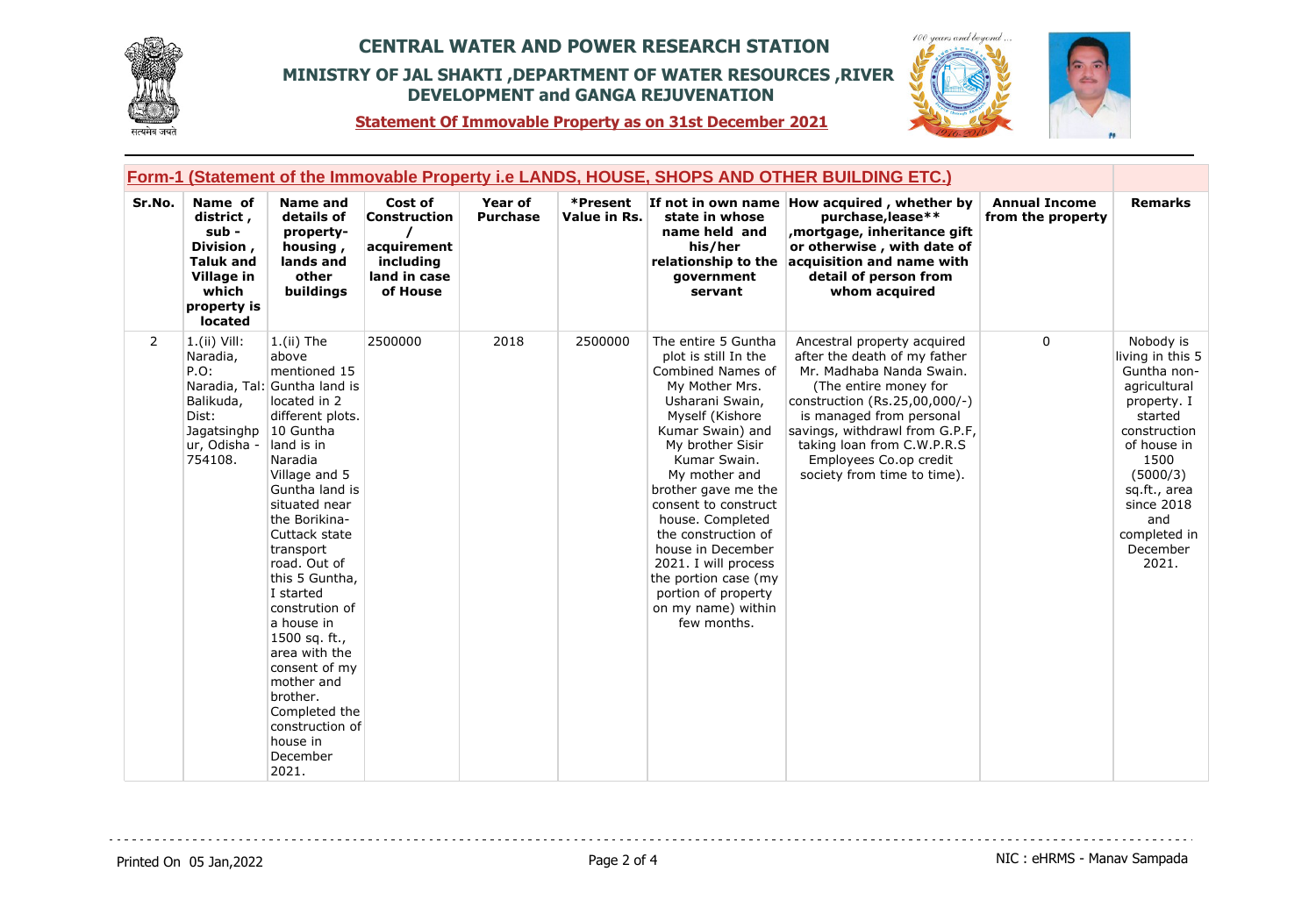



 $100$ 

**Statement Of Immovable Property as on 31st December 2021**

|        | <b>Form-1 (Statement of the Immovable Property i.e LANDS, HOUSE, SHOPS AND OTHER BUILDING ETC.)</b>                           |                                                                                                                                                                  |                                                                                 |                            |                          |                                                                                                                                          |                                                                                                                                                                                                      |                                           |                                                                                                                |
|--------|-------------------------------------------------------------------------------------------------------------------------------|------------------------------------------------------------------------------------------------------------------------------------------------------------------|---------------------------------------------------------------------------------|----------------------------|--------------------------|------------------------------------------------------------------------------------------------------------------------------------------|------------------------------------------------------------------------------------------------------------------------------------------------------------------------------------------------------|-------------------------------------------|----------------------------------------------------------------------------------------------------------------|
| Sr.No. | Name of<br>district,<br>sub -<br>Division,<br>Taluk and<br>Village in<br>which<br>property is<br>located                      | Name and<br>details of<br>property-<br>housing,<br>lands and<br>other<br>buildings                                                                               | Cost of<br>Construction<br>acquirement<br>including<br>land in case<br>of House | Year of<br><b>Purchase</b> | *Present<br>Value in Rs. | state in whose<br>name held and<br>his/her<br>relationship to the<br>government<br>servant                                               | If not in own name How acquired, whether by<br>purchase, lease**<br>mortgage, inheritance gift,<br>or otherwise, with date of<br>acquisition and name with<br>detail of person from<br>whom acquired | <b>Annual Income</b><br>from the property | <b>Remarks</b>                                                                                                 |
| 3      | 2. Vill:<br>Naradia,<br>$P.O$ :<br>Naradia, Tal: Vill: Olash,<br>Balikuda,<br>Dist:<br>Jagatsinghp<br>ur, Odisha -<br>754108. | 2. Agricultural 1000000<br>land at Vill:<br>Naradia and<br>Tal: Balikuda,<br>Dist:<br>Jagatsinghpur,<br> Odisha -<br>754108. (2.25<br>Acres or 56.25<br>Gunthas) |                                                                                 | 2017                       | 1500000                  | In the Combined<br>Names of My Mother<br>Mrs. Usharani Swain,<br>Myself (Kishore<br>Kumar Swain) and<br>My brother Sisir<br>Kumar Swain. | Ancestral property acquired<br>after the death of my father<br>Mr. Madhaba Nanda Swain.                                                                                                              | 50000                                     | The produced<br>food grain is<br>utilized by my<br>mother and<br>my brothers<br>family for<br>their livelihod. |

**Signature:**

**Name Of Officer:** 4075-> KISHOR KUMAR SWAIN

**Designation:** SCIENTIST "B"

**Date of Submission:** 05 Jan 2022

Note:

1) \*In case it is not possible to assess the value accurately, the approximate value in relation to present condition may be indicated.

2) \*\*Include short term lease also.